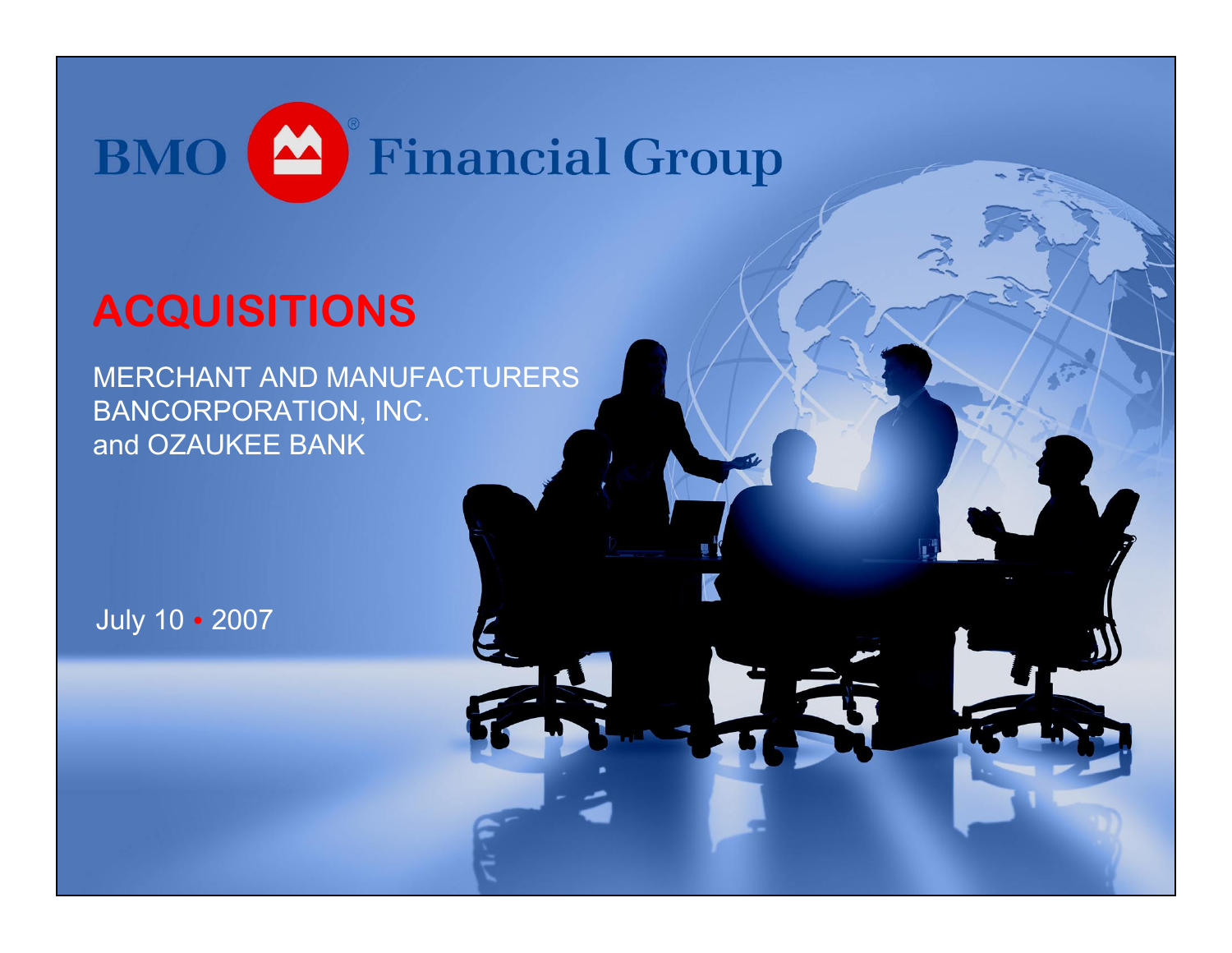

# **FORWARD-LOOKING STATEMENTS**

#### **CAUTION REGARDING FORWARD-LOOKING STATEMENTS**

This presentation includes forward-looking statements that are intended to be covered by the safe-harbor provisions of the Private Securities Litigation Reform Act of 1995, and any applicable Canadian securities legislation. These forwardlooking statements include but are not limited to comments with respect to the objectives and strategies, financial condition, results of operations and business of Bank of Montreal, Ozaukee Bank and Merchant and Manufacturers Bancorporation, Inc..

However, by their nature these forward-looking statements involve numerous assumptions, inherent risk and uncertainties, both general and specific, and the risk that predictions and other forward-looking statements will not be achieved. Bank of Montreal cautions readers of this presentation not to place undue reliance on these forward-looking statements as a number of important factors could cause actual future results to differ materially from the plans, objectives, expectations, estimates and intentions expressed in such forward-looking statements.

These risks, uncertainties and other factors include, but are not limited to, the satisfaction of closing conditions with respect to each transaction; regulatory approval of the transactions and approval of the transactions by the shareholders of Ozaukee Bank and Merchant and Manufacturers Bancorporation, Inc., respectively; the actual closing of the transactions; the actual effects of the transaction on Bank of Montreal and its customers; the ability to successfully integrate and achieve desired operating synergies and results; and others discussed in Bank of Montreal's filings with the Securities and Exchange Commission.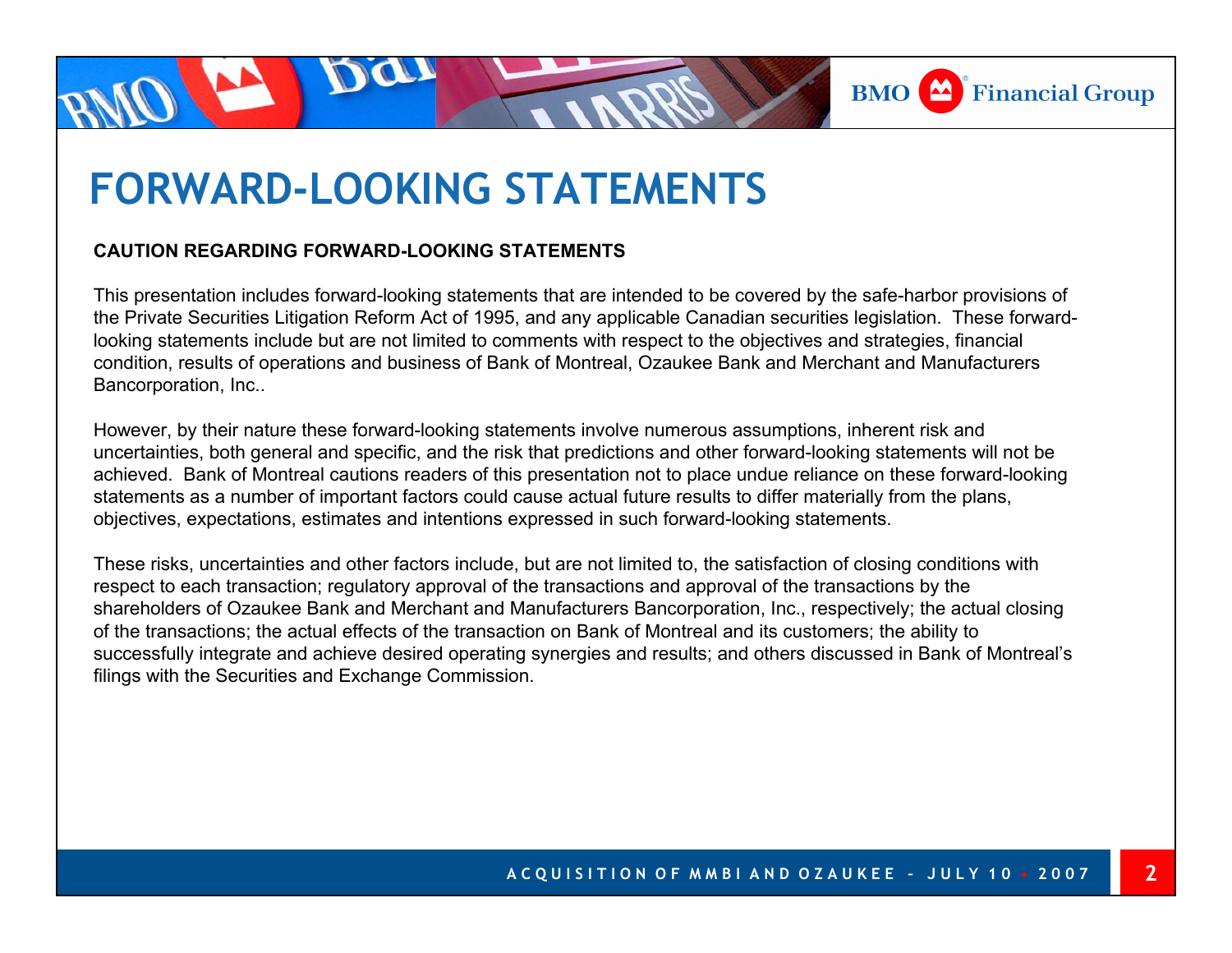

**3**

## **ADDITIONAL INFORMATION ON TRANSACTIONS**

#### **Additional Information and Where to Find It – Merchants and Manufacturers Bancorporation, Inc. Transaction**

In connection with the proposed acquisition of Merchants and Manufacturers Bancorporation, Inc. by Harris, Merchants and Manufacturers will prepare a proxy statement to be filed with the Securities and Exchange Commission (SEC). When completed, a definitive proxy statement and a form of proxy will be mailed to the shareholders of Merchants and Manufacturers. BEFORE MAKING ANY VOTING DECISION, MERCHANTS AND MANUFACTURERS' SHAREHOLDERS ARE URGED TO READ THE PROXY STATEMENT REGARDING THE ACQUISITION CAREFULLY AND IN ITS ENTIRETY BECAUSE IT WILL CONTAIN IMPORTANT INFORMATION ABOUT THE PROPOSED ACQUISITION. Merchants and Manufacturers' shareholders will be able to obtain, without charge, a copy of the proxy statement (when available) and other relevant documents filed with the SEC from the SEC's website at http://www.sec.gov. Merchants and Manufacturers' shareholders will also be able to obtain, without charge, a copy of the proxy statement and other relevant documents (when available) by directing a request by mail or telephone to John Krawczyk, Esq., Executive Vice President and General Counsel, Merchants and Manufacturers Bancorporation, Inc., 5445 Westridge Drive, New Berlin, WI 53151, or telephone: 262-827-6700, or from Merchants & Manufacturers BanCorp's website, http://www.mmbancorp.com.

#### **Participants in the Solicitation**

Merchants and Manufacturers and its directors and officers may be deemed to be participants in the solicitation of proxies from Merchants and Manufacturers shareholders with respect to the acquisition. Shareholders may obtain additional information regarding the interests of Merchants and Manufacturers directors and executive officers in the acquisition, which may be different than those of Merchants and Manufacturers shareholders generally, by reading the proxy statement and other relevant documents regarding the acquisition, when filed with the SEC.

#### **Additional Information and Where to Find it - Ozaukee Bank Transaction**

These materials do not constitute an offer or sale of securities. Bank of Montreal will be filing a proxy statement/prospectus and other relevant documents concerning the Ozaukee transaction referenced herein with the Securities and Exchange Commission. Ozaukee security holders are advised to read the proxy statement/prospectus regarding such transaction, when it is filed by Ban k of Montreal and becomes available, because it will contain important information. Ozaukee security holders will be able to obtain a free copy of the proxy statement/prospectus and other documents filed by Bank of Montreal when they become available with the Securities and Exchange Commission at the Commission's website www.sec.gov. The proxy statement/prospectus and such other documents may also be obtained without charge from Bank of Montreal and Ozaukee by directing your request to Bank of Montreal at Corporate Secretary's Department, 21st floor, 1 First Canadian Place, Toronto, Ontario, M5X1A1 or Terri Haas, Vice President, Ozaukee Bank, (262) 375-5203.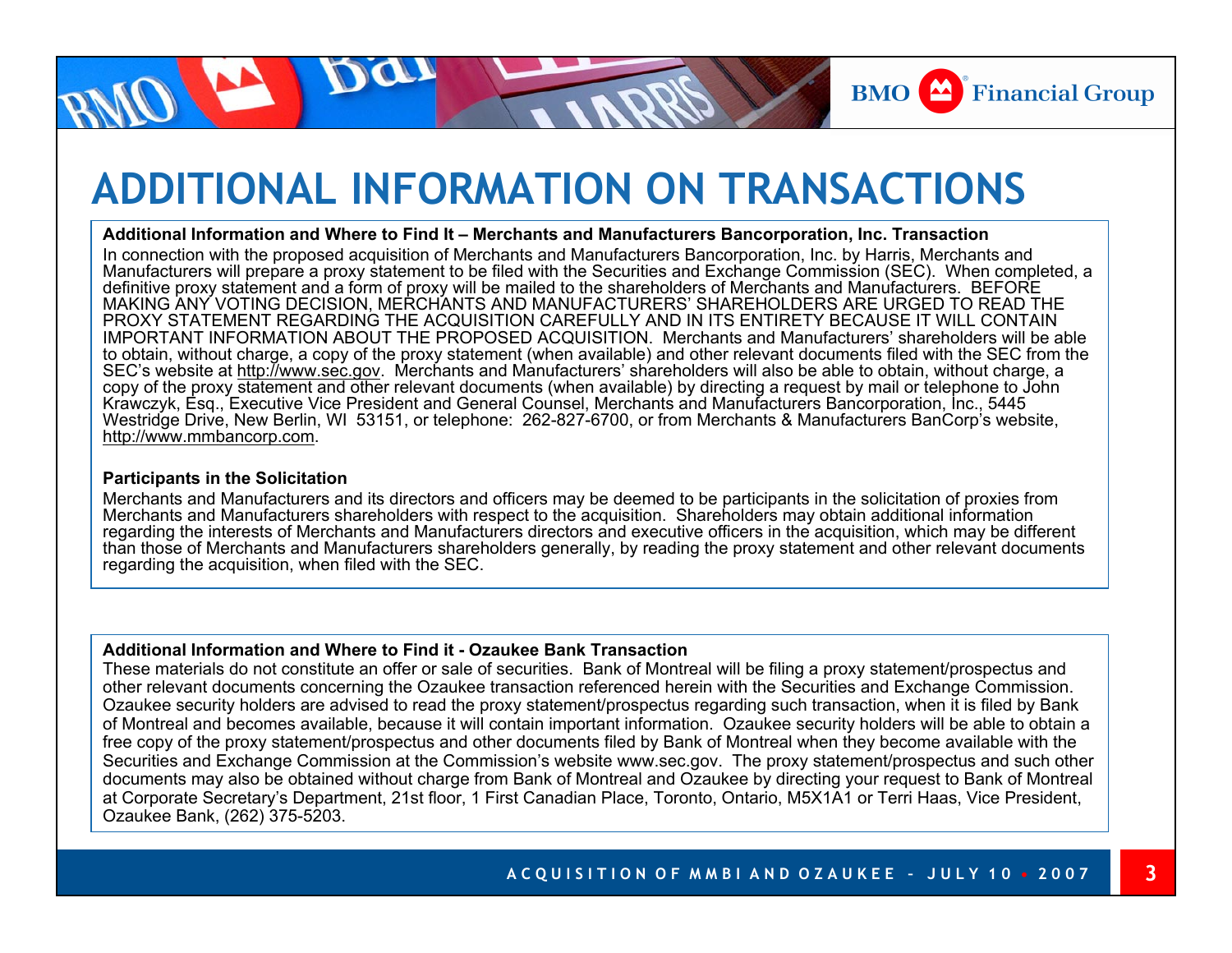## **OVERVIEW OF ACQUISITIONS** Loans (US\$MM)

- Merchant and Manufacturers Bancorporation, Inc. ("MMBI") publicly held with 34 full service and 11 limited service branches throughout Wisconsin
- Ozaukee Bank ("Ozaukee") privately held with 6 full service and 2 limited service branches in the Milwaukee MSA, primarily concentrated in the attractive Ozaukee **County**
- **O** Purchase prices:
	- MMBI: US\$137.2MM cash
	- ▶ Ozaukee: US\$190MM of BMO stock
- $\bigcirc$  Excluding one time costs, the transactions are mildly dilutive to cash earnings per share in year one and mildly accretive to cash earnings per share in year two
	- $\blacktriangleright$  Most non-capitalized one-time costs to be incurred within year one of closing
- $\Omega$ Combined LTM P/F of 25.4x and P/B 2.2x

**BMO**  $\triangle$  Financial Group





**4**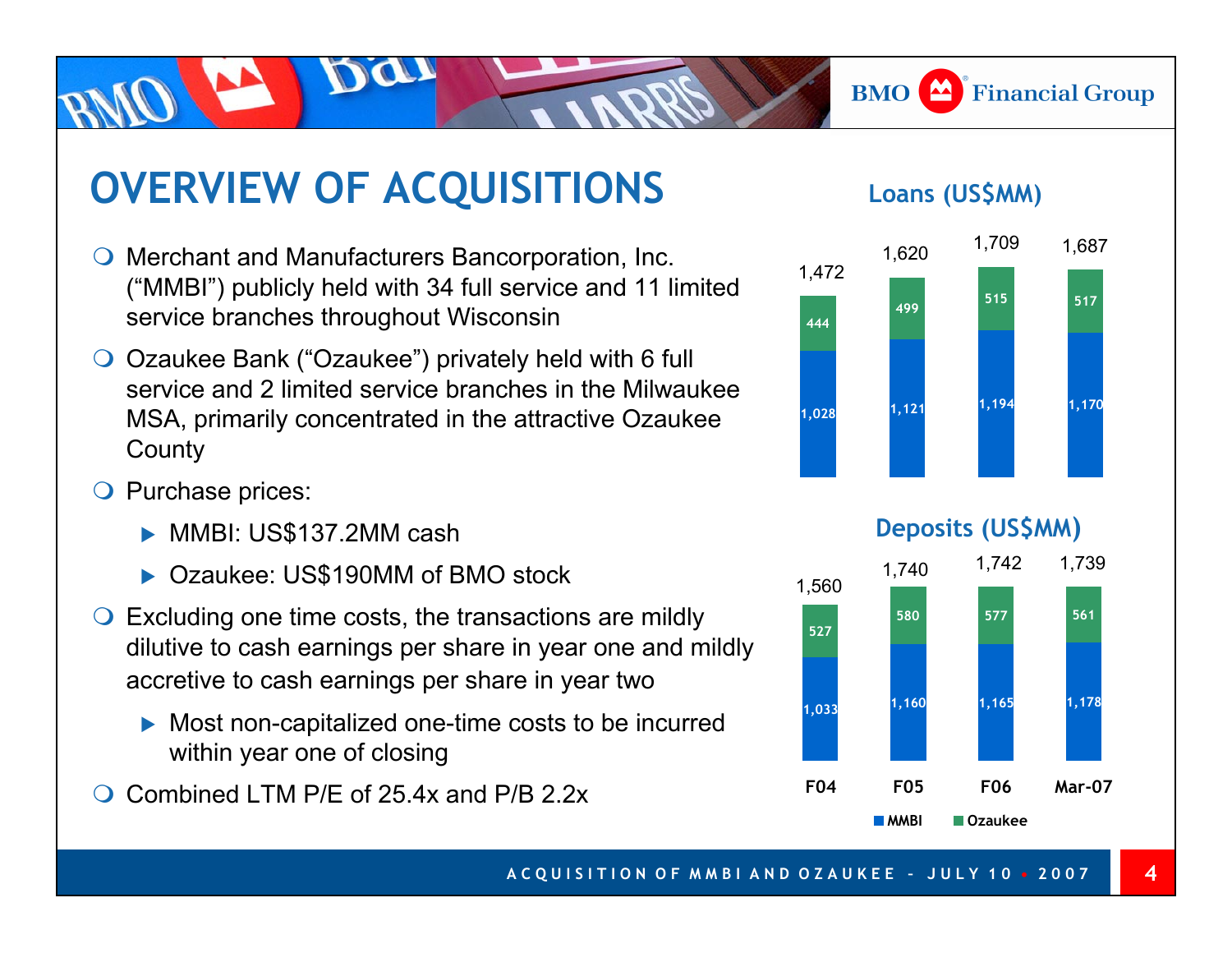

**5**

# **ACQUISITIONS FIT STATED CRITERIA**

#### O Strategic fit:

- ▶ Natural extension of Harris (downtown Milwaukee less than 100 miles from downtown Chicago)
- $\blacktriangleright$  Full service platform from which to expand
- **O** Cultural fit:
	- $\blacktriangleright$  Community banking models
- Financial Fit:
	- $\triangleright$  Combined IRR well above cost of capital
	- $\blacktriangleright$  Excluding one time costs, the transactions are mildly dilutive to cash earnings per share in year one and mildly accretive to cash earnings per share in year two

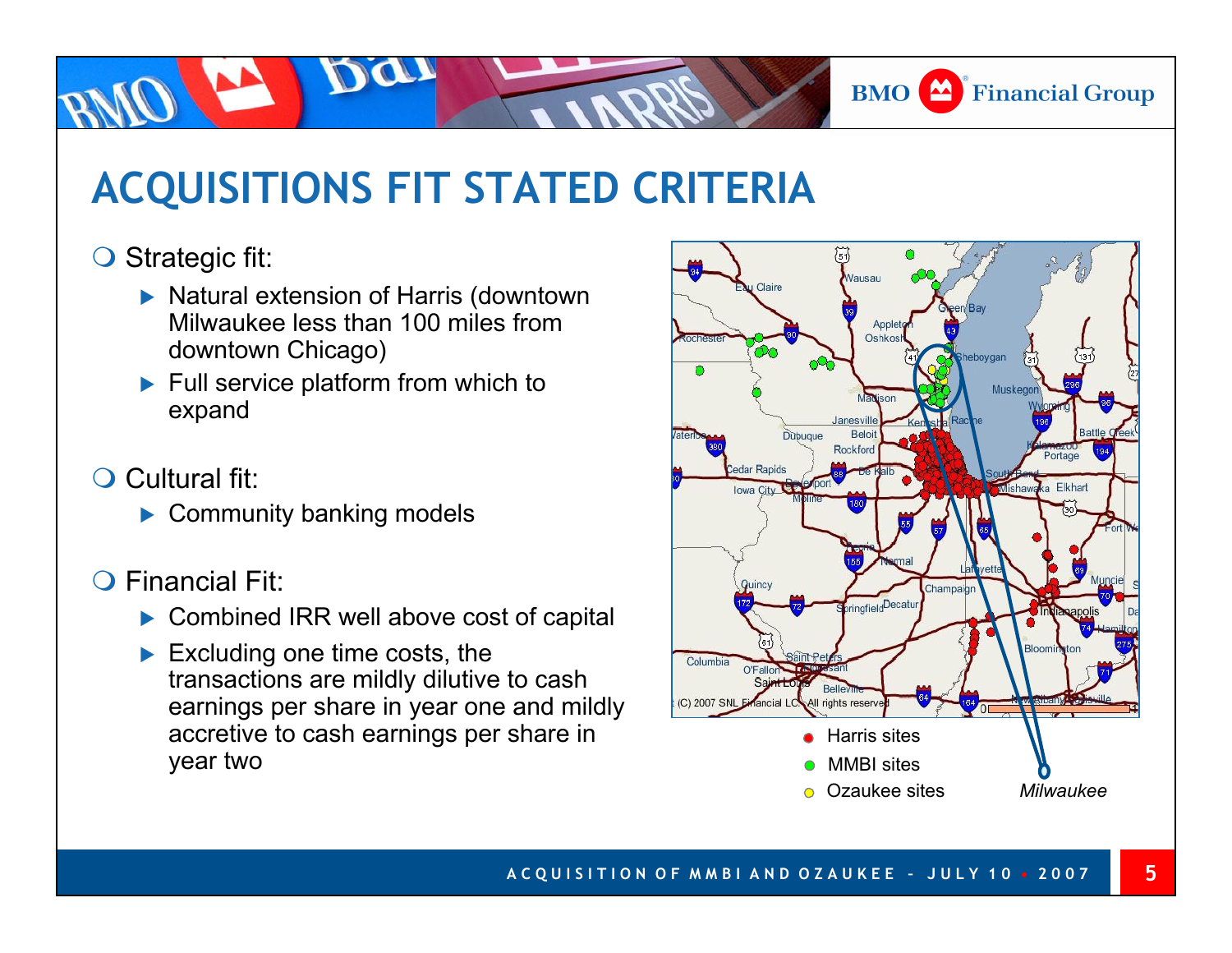

## **ENTRY INTO MILWAUKEE MARKET**

- $\bigcirc$  Milwaukee market is a natural extension for Harris:
	- $\triangleright$  One of the largest markets in close proximity to Chicago
	- $\blacktriangleright$  Large and relatively affluent market with population of 1.5 million
	- $\blacktriangleright$  Median household income of \$57,468 well above national median of \$51,546 with strong projected growth to 2011 of 18.3%
- $\bigcirc$  The brand presence will support the Harris Business Banking line expansion into Wisconsin

#### **Ozaukee Bank**

**623 W. Grand Avenue, Port Washington**



(All statistics source: SNL DataSource)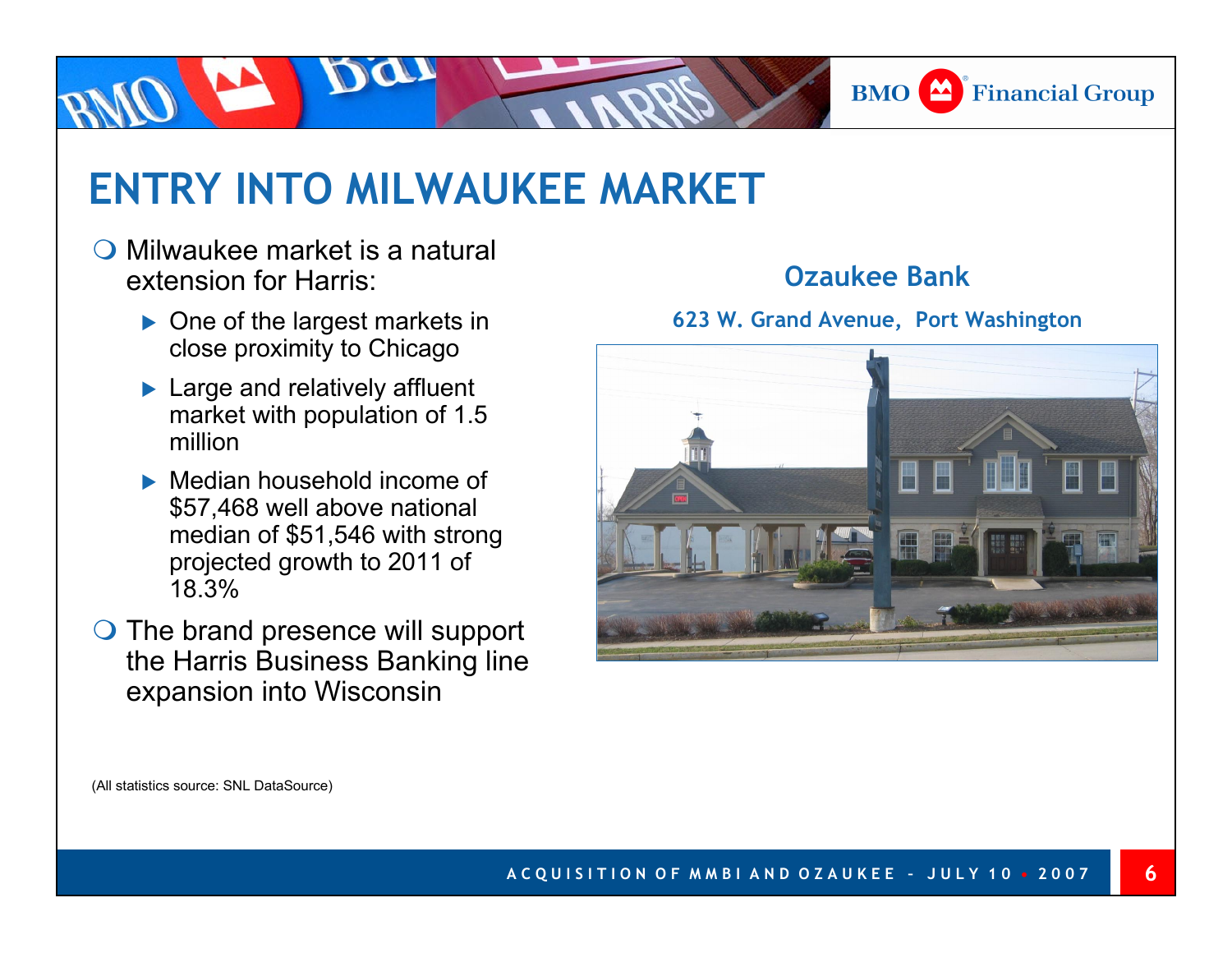**BMO** Financial Group

#### **FINANCIAL REVIEW – MMBI (OTC: MMBI)**

- 34 full service and 11 limited service locations in an area concentrated in Milwaukee extending north to Green Bay and west to LaCrosse
- 56% of MMBI's deposits in Milwaukee MSA (6/30/06)
- ◯ Comprised of multiple charters and has had relatively weak financial performance
	- $\triangleright$  Consolidation of charters planned at end of 2007
	- $\blacktriangleright$  Value creation opportunity where we have experience: charter consolidation, back office centralization and credit risk management
- Commercial focus provides opportunity to expand business banking network
	- $\triangleright$  Services also include financial planning and insurance

#### **Revenue (US\$MM)**



**Loan Portfolio at 3/31/07[Balance US\$1.17B]**



**7**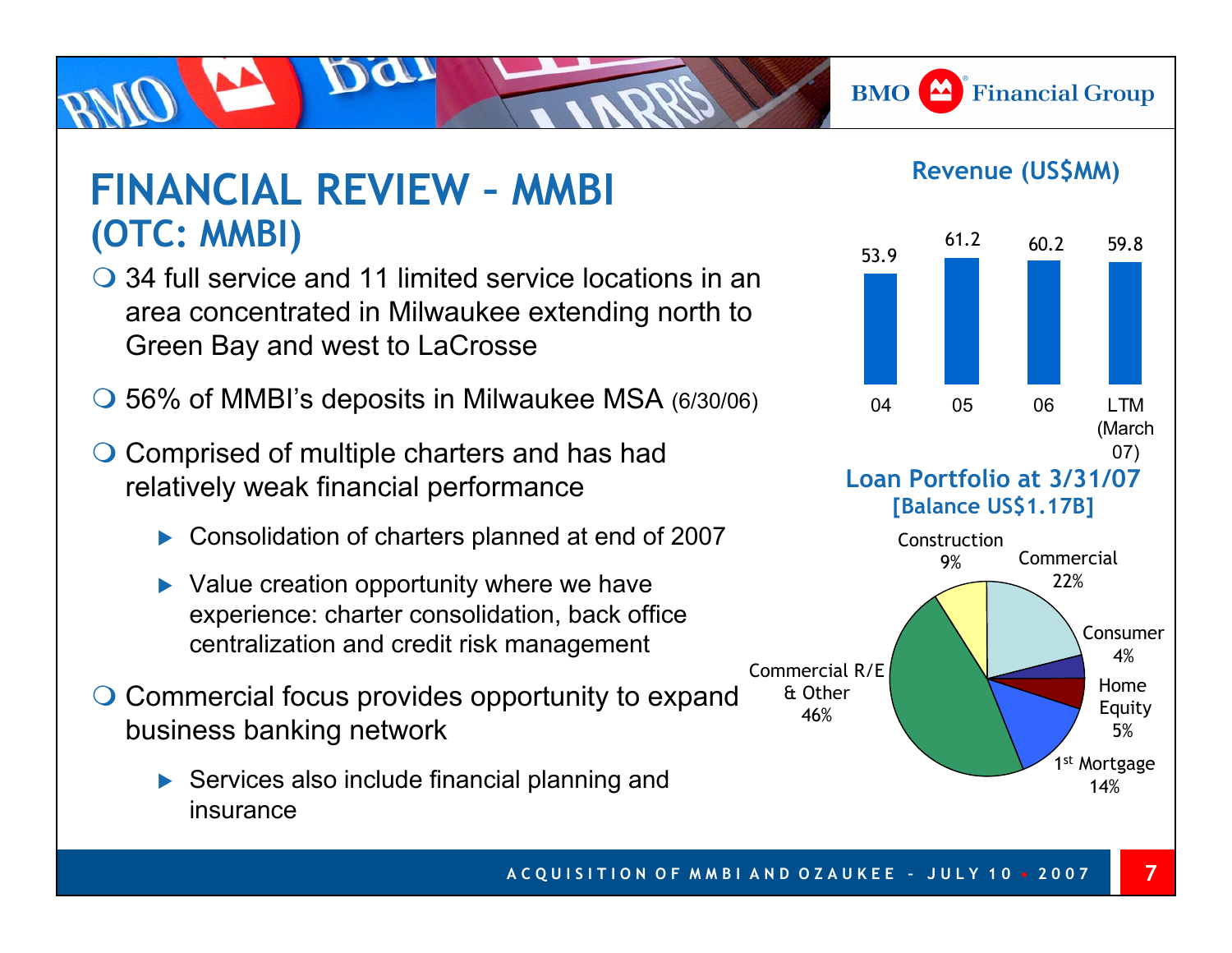## **FINANCIAL REVIEW – OZAUKEE**

- $\bigcirc$  Deposit market share leader in Ozaukee County which is part of Milwaukee MSA with approximately 29% deposit market share in the county, nearly double next competitor
	- $\blacktriangleright$  Ozaukee County 27<sup>th</sup> wealthiest county in the U.S. and has 2<sup>nd</sup> highest median household income (\$78,419) in the state of Wisconsin
- **Strong financial performance**
- $\bigcirc$  Financial store concept fits well with Harris model
	- $\blacktriangleright$  Also offers wealth management, brokerage and trust services



**BMO**  $\triangle$  Financial Group

1<sup>st</sup> Mortgage 18%

(All statistics source: SNL DataSource)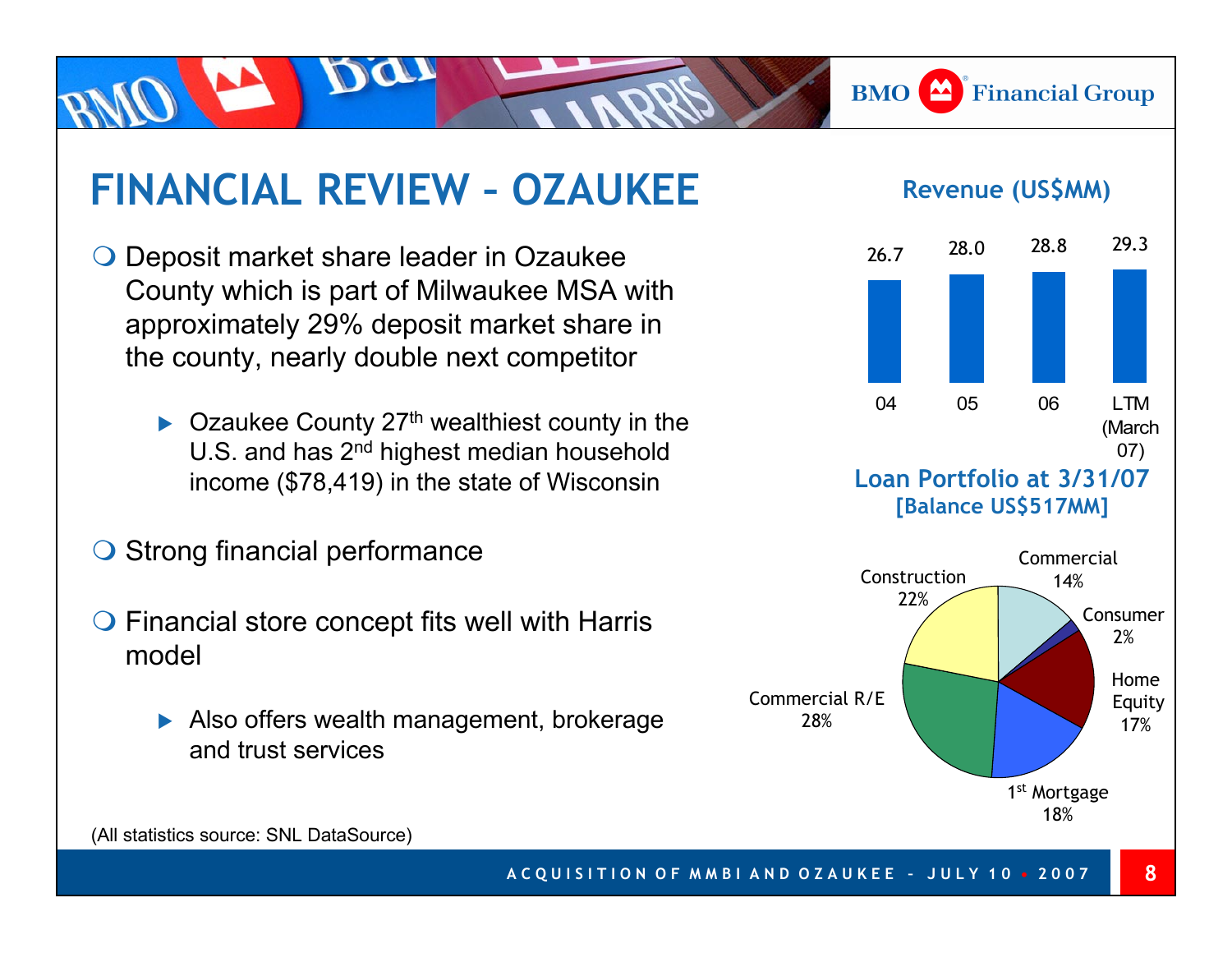

# **ACQUISITION METRICS – MULTIPLES IN LINE**

| <b>Comparables</b>                                                                       | Price /<br><b>Book</b> | Price /<br><b>Tangible</b><br><b>Book</b> | LTM /<br><b>Earnings</b> | <b>Deposit</b><br><b>Premium</b> |
|------------------------------------------------------------------------------------------|------------------------|-------------------------------------------|--------------------------|----------------------------------|
| <b>Combined MMBI / Ozaukee</b>                                                           | 2.2x                   | 3.0x                                      | 25.4x                    | 10.4%                            |
| <b>MMBI</b>                                                                              | 1.4x                   | 2.3x                                      | 32.3x                    | 3.6%                             |
| Ozaukee                                                                                  | 3.7x                   | 3.9x                                      | 21.9x                    | 24.7%                            |
| Median for Wisconsin Comps*                                                              | 1.8x                   | 1.9x                                      | 18.8x                    | 9.4%                             |
| Median for Chicagoland Comps*                                                            | 2.5x                   | 2.6x                                      | 22.7x                    | 13.8%                            |
| Median for Midwest Comps*                                                                | 2.3x                   | 2.7x                                      | 19.5x                    | 14.9%                            |
| First National Bank & Trust (adjusting for tax<br>structure and pre-closing adjustments) | 1.9x                   | 2.3x                                      | 22.5x                    | 17.2%                            |

MMBI P/E high due to weak earnings performance

Da

Ozauke e multiples reflect strong performance and reputation in the market

\*Source: SNL